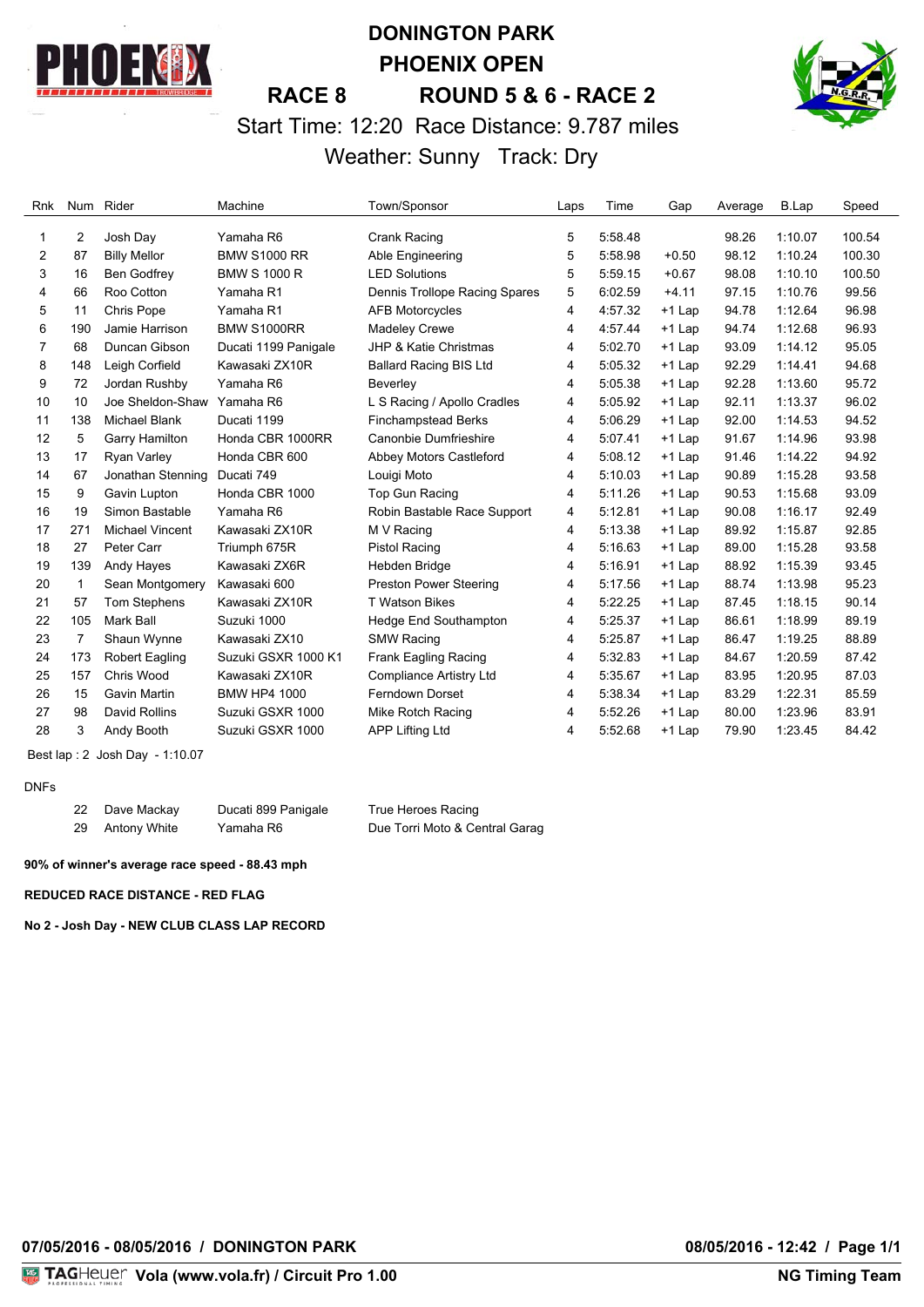

Lap Time

Adam Williams

Andy Booth

Andy Hayes

Antony White

Ben Godfrey

1

1

**START** 

2 **1:19.59** 3 **1:18.71** 4 1:19.13 RED FLAG

1

1

**START** RED FLAG

**START** 

2 **1:25.87** 3 **1:23.45** 4 1:25.66 RED FLAG

**START** 

2 **1:18.38** 3 **1:16.54** 4 **1:15.39** RED FLAG

# **DONINGTON PARK PHOENIX OPEN RACE 8 ROUND 5 & 6 - RACE 2** RIDERS' LAP TIMES



| Lap                     | Time                       | Lap                   | Time               |
|-------------------------|----------------------------|-----------------------|--------------------|
|                         | <b>RED FLAG</b>            | David Rollins         |                    |
|                         |                            |                       |                    |
| <b>Billy Mellor</b>     |                            |                       | <b>START</b>       |
|                         |                            | 1                     |                    |
|                         |                            | $\overline{2}$<br>3   | 1:25.58<br>1:23.96 |
|                         | <b>START</b>               | 4                     | 1:25.69            |
| 1                       |                            |                       | <b>RED FLAG</b>    |
| $\overline{2}$          | 1:11.16                    |                       |                    |
| 3                       | 1:10.44                    |                       |                    |
| 4                       | 1:10.37                    |                       | Duncan Gibson      |
| 5                       | 1:10.24<br><b>RED FLAG</b> |                       |                    |
|                         |                            |                       |                    |
|                         |                            |                       | <b>START</b>       |
| <b>Chris Pope</b>       |                            | 1                     |                    |
|                         |                            | $\overline{2}$        | 1:14.36            |
|                         |                            | 3<br>4                | 1:14.12<br>1:14.59 |
|                         | <b>START</b>               |                       | <b>RED FLAG</b>    |
| 1                       |                            |                       |                    |
| $\overline{2}$          | 1:12.89                    |                       |                    |
| 3                       | 1:13.23                    |                       |                    |
|                         |                            | <b>Garry Hamilton</b> |                    |
| 4                       | 1:12.64                    |                       |                    |
|                         | <b>RED FLAG</b>            |                       |                    |
|                         |                            |                       | <b>START</b>       |
| <b>Chris Wood</b>       |                            | 1                     |                    |
|                         |                            | $\overline{2}$        | 1:15.74            |
|                         | <b>START</b>               | 3                     | 1:14.96            |
| 1                       |                            | 4                     | 1:14.97            |
| $\overline{2}$          | 1:21.28                    |                       | <b>RED FLAG</b>    |
| 3                       | 1:21.48                    |                       |                    |
| $\overline{\mathbf{4}}$ | 1:20.95                    | Gavin Lupton          |                    |
|                         | <b>RED FLAG</b>            |                       |                    |
|                         |                            |                       |                    |
|                         |                            |                       | <b>START</b>       |
| Dave Mackay             |                            | 1                     |                    |
|                         |                            | $\overline{2}$        | 1:16.52            |
| $\mathbf{1}$            | <b>START</b>               | 3                     | 1:15.68            |
| $\overline{2}$          | 1:18.66                    | 4                     | 1:15.79            |
| 3                       | 1:17.18                    |                       | <b>RED FLAG</b>    |
| $\overline{4}$          | 1:15.80                    |                       |                    |
|                         | <b>RED FLAG</b>            | <b>Gavin Martin</b>   |                    |

**07/05/2016 - 08/05/2016 / DONINGTON PARK 08/05/2016 - 12:32 / Page 1/3**

**START** 

2 **1:10.88** 3 **1:10.51** 4 **1:10.33** 5 **1:10.10**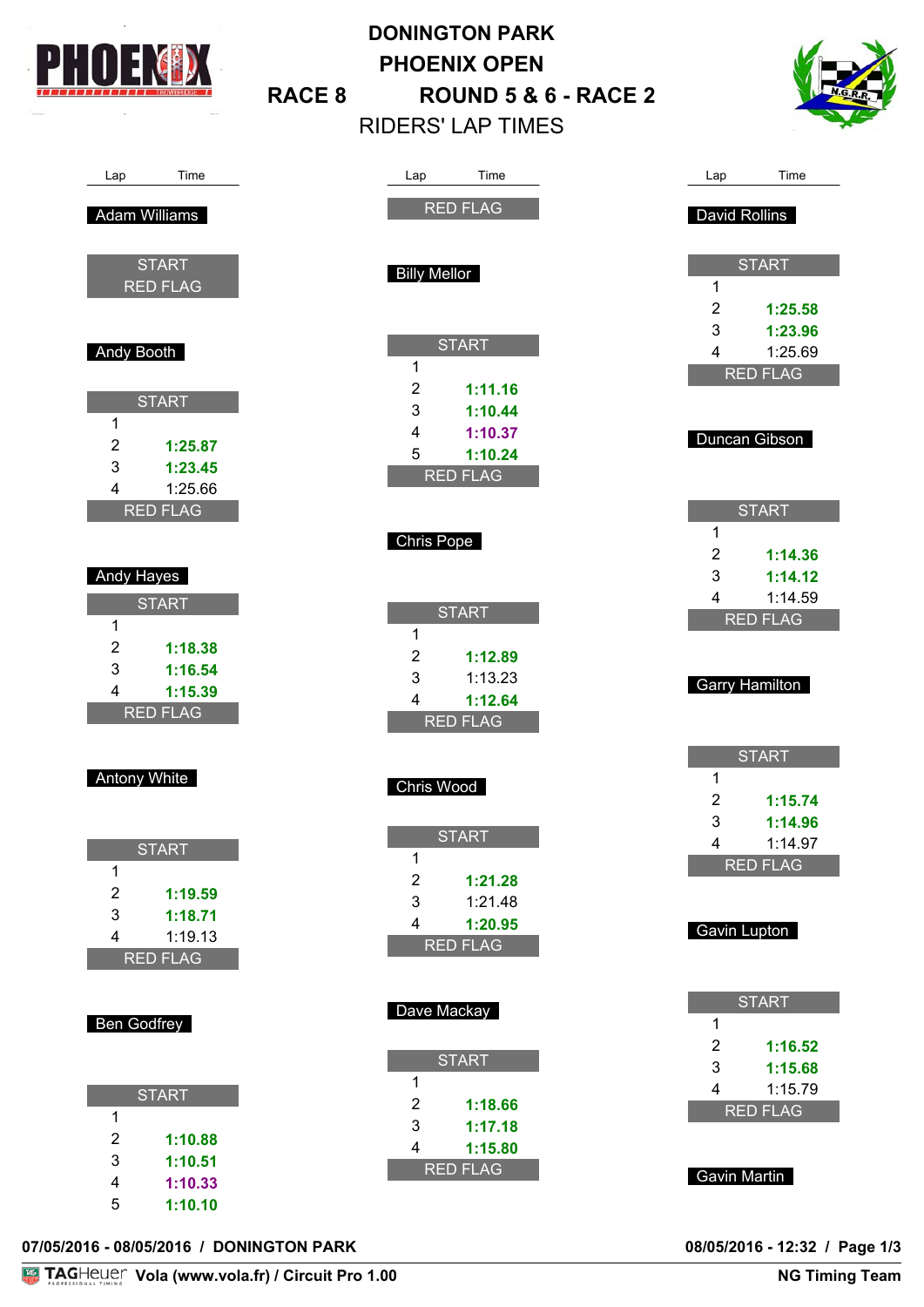#### **DONINGTON PARK PHOENIX OPEN RACE 8 ROUND 5 & 6 - RACE 2** RIDERS' LAP TIMES

| Lap                     | Time               |
|-------------------------|--------------------|
|                         | <b>START</b>       |
| 1                       |                    |
|                         |                    |
| $\overline{c}$          | 1:23.01            |
| 3                       | 1:22.31            |
| $\overline{4}$          | 1:23.21            |
|                         | <b>RED FLAG</b>    |
|                         |                    |
|                         |                    |
|                         | Jamie Harrison     |
|                         |                    |
|                         |                    |
|                         | <b>START</b>       |
| 1                       |                    |
|                         |                    |
| $\overline{c}$          | 1:12.76            |
| 3                       | 1:13.70            |
| $\overline{4}$          | 1:12.68            |
|                         | <b>RED FLAG</b>    |
|                         |                    |
|                         |                    |
|                         | Joe Sheldon-Shaw   |
|                         |                    |
|                         | <b>START</b>       |
| 1                       |                    |
| $\overline{c}$          |                    |
| 3                       | 1:14.68            |
| $\overline{\mathbf{4}}$ | 1:13.37            |
|                         | 1:14.75            |
|                         | <b>RED FLAG</b>    |
|                         |                    |
|                         |                    |
|                         | Jonathan Stenning  |
|                         |                    |
|                         |                    |
|                         | <b>START</b>       |
| 1                       |                    |
| $\overline{c}$          | 1:16.26            |
| 3                       | 1:15.95            |
| $\overline{4}$          | 1:15.28            |
|                         | <b>RED FLAG</b>    |
|                         |                    |
|                         |                    |
|                         |                    |
|                         | Jordan Rushby      |
|                         |                    |
|                         | <b>START</b>       |
| 1                       |                    |
| $\overline{c}$          | 1:14.53            |
|                         |                    |
|                         |                    |
| 3<br>$\overline{4}$     | 1:13.60<br>1:14.73 |

| Lap                 | Time                   |
|---------------------|------------------------|
|                     | <b>RED FLAG</b>        |
|                     |                        |
| Josh Day            |                        |
|                     |                        |
|                     |                        |
|                     | <b>START</b>           |
| 1<br>$\overline{c}$ | 1:10.82                |
| 3                   | 1:10.37                |
| 4                   | 1:10.38                |
| 5                   | 1:10.07                |
|                     | <b>RED FLAG</b>        |
|                     |                        |
| Leigh Corfield      |                        |
|                     |                        |
|                     | <b>START</b>           |
| 1                   |                        |
| $\overline{c}$      | 1:14.65                |
| 3<br>4              | 1:14.41<br>1:15.12     |
|                     |                        |
|                     | <b>RED FLAG</b>        |
|                     |                        |
|                     |                        |
| Mark Ball           |                        |
|                     |                        |
| 1                   | <b>START</b>           |
| $\overline{c}$      | 1:20.08                |
| 3                   | 1:18.99                |
| $\overline{4}$      | 1:19.15<br><b>FLAG</b> |
|                     |                        |
|                     |                        |
| Michael Blank       |                        |
|                     |                        |
|                     | <b>START</b>           |
| 1                   |                        |
| $\overline{c}$<br>3 | 1:14.53<br>1:15.26     |
| 4                   | 1:15.99                |
|                     | <b>RED FLAG</b>        |
|                     |                        |

|                                            | <b>Michael Vincent</b>                                                  |
|--------------------------------------------|-------------------------------------------------------------------------|
| 1<br>$\overline{c}$<br>3<br>$\overline{4}$ | <b>START</b><br>1:16.50<br>1:15.87<br>1:16.20<br><b>RED FLAG</b>        |
| Peter Carr                                 |                                                                         |
| 1<br>$\overline{c}$<br>3<br>$\overline{4}$ | <b>START</b><br>1:18.25<br>1:16.14<br>1:15.28<br><b>RED FLAG</b>        |
|                                            | Robert Eagling                                                          |
| 1<br>$\overline{c}$<br>3<br>4              | <b>START</b><br>1:21.89<br>1:20.72<br>1:20.59<br><b>RED FLAG</b>        |
| Roo Cotton                                 |                                                                         |
| 1<br>$\overline{c}$<br>3<br>4<br>5<br>R    | <b>START</b><br>1:11.79<br>1:10.76<br>1:11.26<br>1:11.65<br><b>FLAG</b> |
| Ryan Varley                                |                                                                         |
|                                            | <b>START</b>                                                            |

Lap Time

# **07/05/2016 - 08/05/2016 / DONINGTON PARK 08/05/2016 - 12:32 / Page 2/3**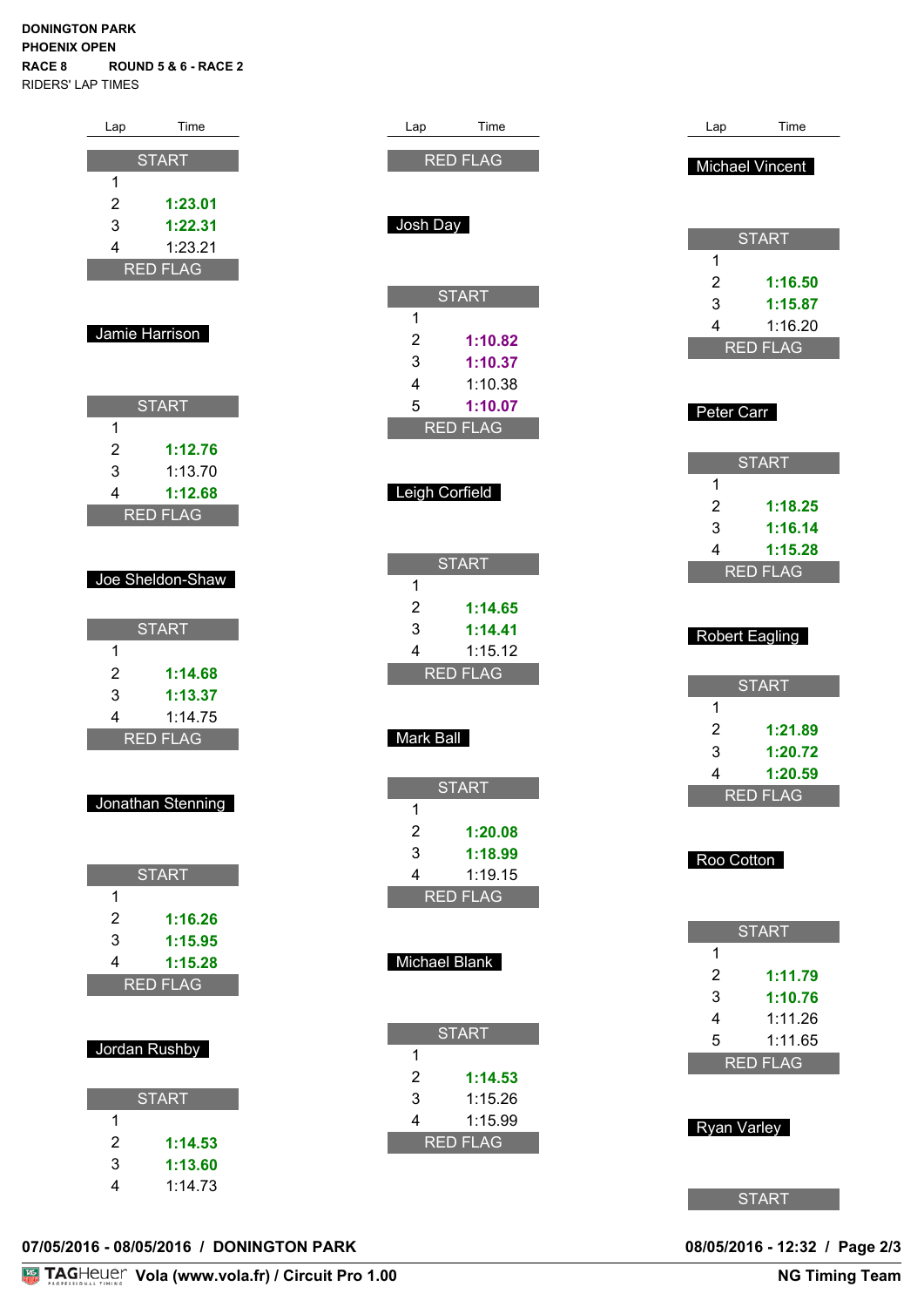#### **DONINGTON PARK PHOENIX OPEN RACE 8 ROUND 5 & 6 - RACE 2** RIDERS' LAP TIMES

| Lap | Time            | Lap | Time            |
|-----|-----------------|-----|-----------------|
|     |                 |     |                 |
| 1   |                 |     | <b>RED FLAG</b> |
| 2   | 1:16.04         |     |                 |
| 3   | 1:14.22         |     |                 |
| 4   | 1:14.73         |     |                 |
|     | <b>RED FLAG</b> |     |                 |

# Sean Montgomery

| <b>START</b>    |         |  |  |  |  |  |  |  |  |
|-----------------|---------|--|--|--|--|--|--|--|--|
| 1               |         |  |  |  |  |  |  |  |  |
| 2               | 1:25.31 |  |  |  |  |  |  |  |  |
| 3               | 1:14.70 |  |  |  |  |  |  |  |  |
| 4               | 1:13.98 |  |  |  |  |  |  |  |  |
| <b>RED FLAG</b> |         |  |  |  |  |  |  |  |  |

### Shaun Wynne

| <b>START</b>    |         |  |  |  |  |  |  |  |  |  |
|-----------------|---------|--|--|--|--|--|--|--|--|--|
| 1               |         |  |  |  |  |  |  |  |  |  |
| 2               | 1:19.92 |  |  |  |  |  |  |  |  |  |
| 3               | 1:19.25 |  |  |  |  |  |  |  |  |  |
| 4               | 1:19.53 |  |  |  |  |  |  |  |  |  |
| <b>RED FLAG</b> |         |  |  |  |  |  |  |  |  |  |

#### Simon Bastable

| <b>START</b>    |         |  |  |  |  |  |  |  |  |
|-----------------|---------|--|--|--|--|--|--|--|--|
| 1               |         |  |  |  |  |  |  |  |  |
| 2               | 1:16.50 |  |  |  |  |  |  |  |  |
| 3               | 1:16.17 |  |  |  |  |  |  |  |  |
| 4               | 1:16.17 |  |  |  |  |  |  |  |  |
| <u>RED FLAG</u> |         |  |  |  |  |  |  |  |  |

### Tom Stephens

| <b>START</b> |         |  |  |  |  |  |  |  |  |  |
|--------------|---------|--|--|--|--|--|--|--|--|--|
| 1            |         |  |  |  |  |  |  |  |  |  |
| 2            | 1:18.86 |  |  |  |  |  |  |  |  |  |
| 3            | 1:18.91 |  |  |  |  |  |  |  |  |  |
| 4            | 1:18.15 |  |  |  |  |  |  |  |  |  |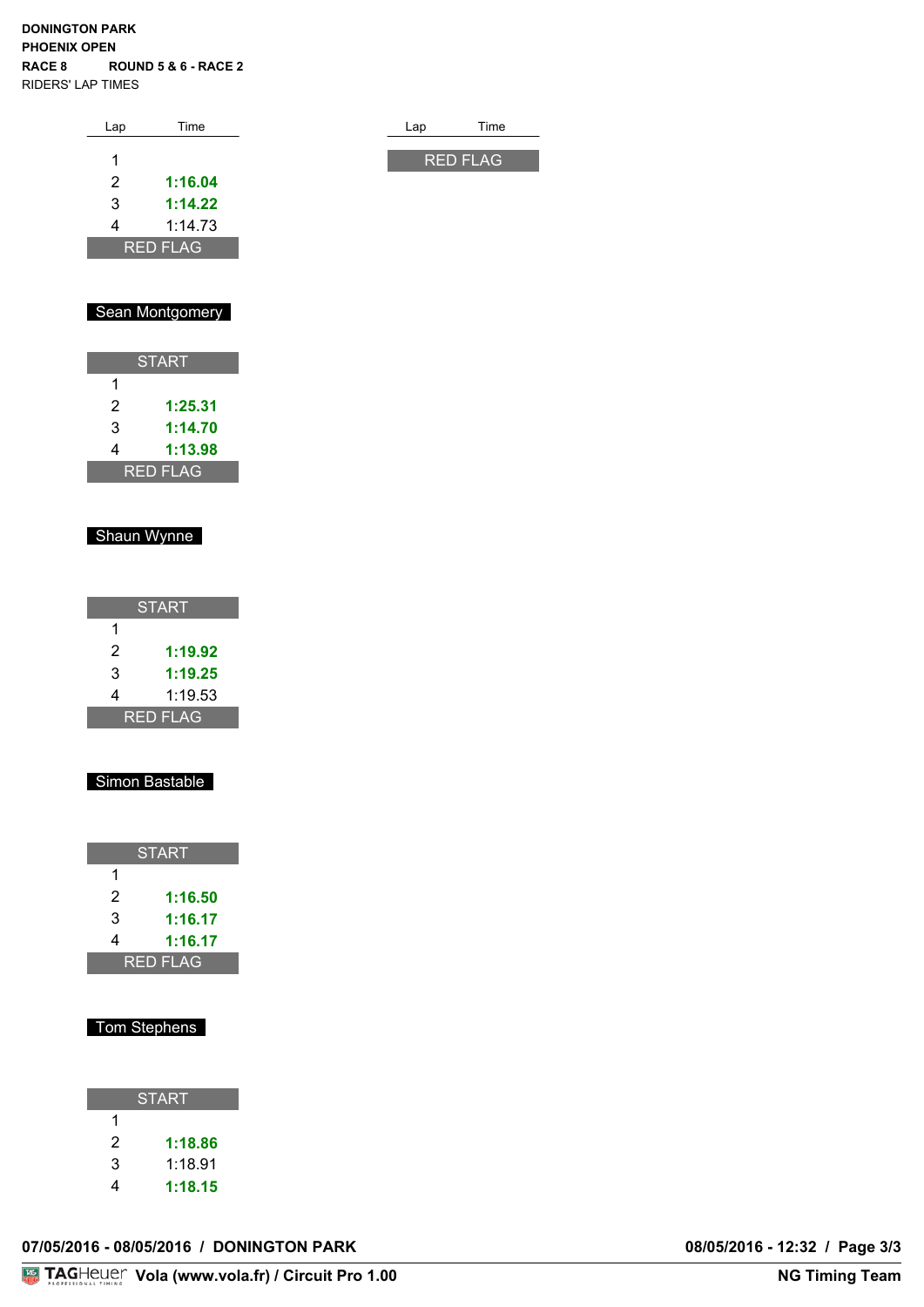

# **DONINGTON PARK PHOENIX OPEN RACE 8 ROUND 5 & 6 - RACE 2** LAP CHART



| Start   |  |            |  |  |  |  |  |  |  |  |  |  |  |  |                                                                                                                            |  |
|---------|--|------------|--|--|--|--|--|--|--|--|--|--|--|--|----------------------------------------------------------------------------------------------------------------------------|--|
| 'Lap 1. |  |            |  |  |  |  |  |  |  |  |  |  |  |  | 87  2  66  16  190  11  68  138  148  5  72  67  10  17  9   1  19  271  57  139  22  27  105  7  29  173  15  157  98   3 |  |
| l an 2  |  |            |  |  |  |  |  |  |  |  |  |  |  |  | 2 87 16 66 190 11 68 138 148 72 5 10 67 17 9 19 271 139 57 27 22 7 105 29 1 173 15 157 98 3                                |  |
|         |  |            |  |  |  |  |  |  |  |  |  |  |  |  | 2 87 16 66 11 190 68 148 138 72 10 5 17 67 9 19 271 27 139 22 1 57 105 7 29 173 157 15 98 3                                |  |
|         |  |            |  |  |  |  |  |  |  |  |  |  |  |  | 2 87 16 66 11 190 68 148 72 10 138 5 17 67 9 19 271 27 139 1 22 57 105 7 29 173 157 15 98 3                                |  |
|         |  | 2 87 16 66 |  |  |  |  |  |  |  |  |  |  |  |  |                                                                                                                            |  |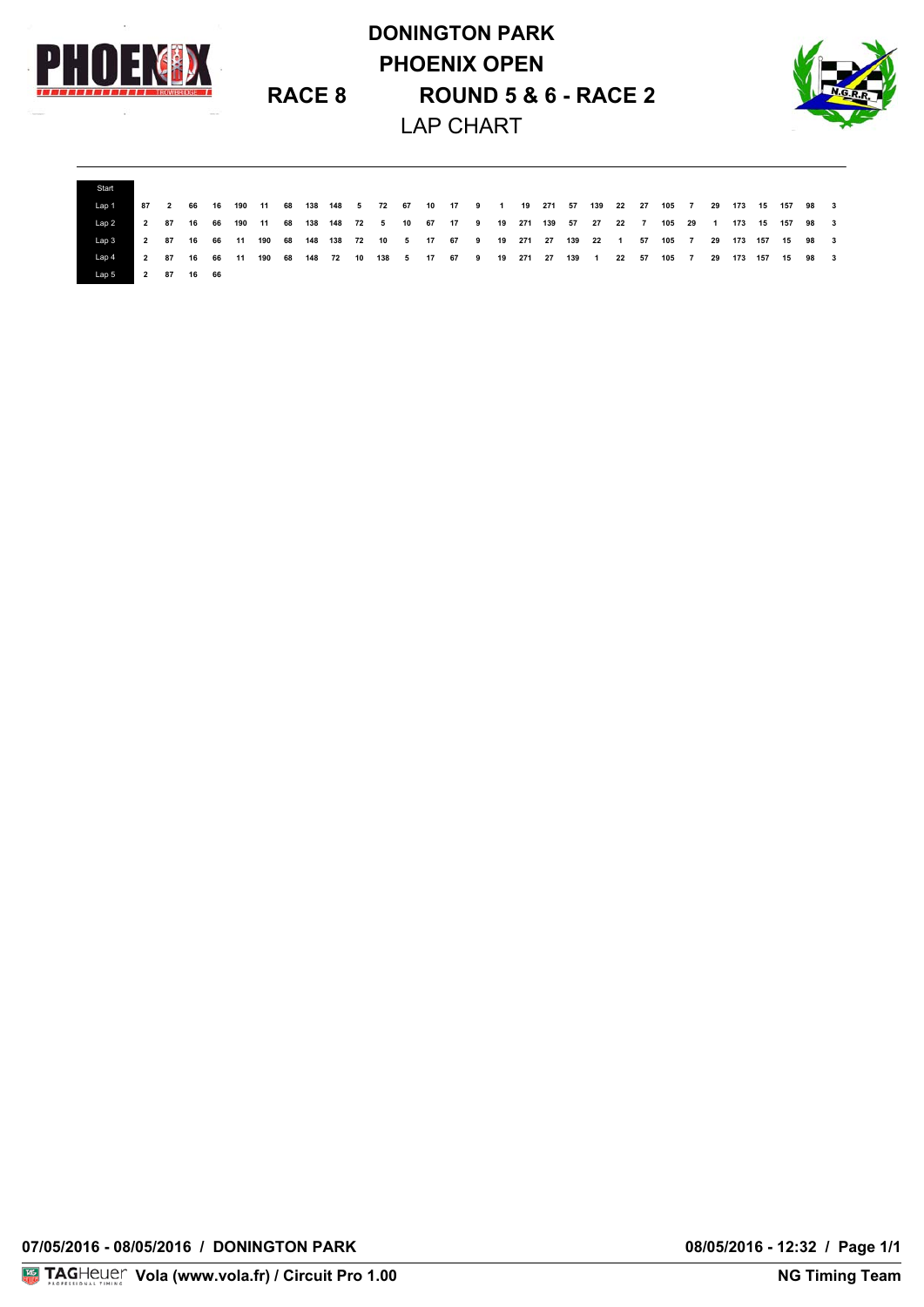

# **DONINGTON PARK PHOENIX OPEN RACE 20 ROUND 5 & 6 - RACE 3** STARTING GRID



8 Laps = 15.656 Km

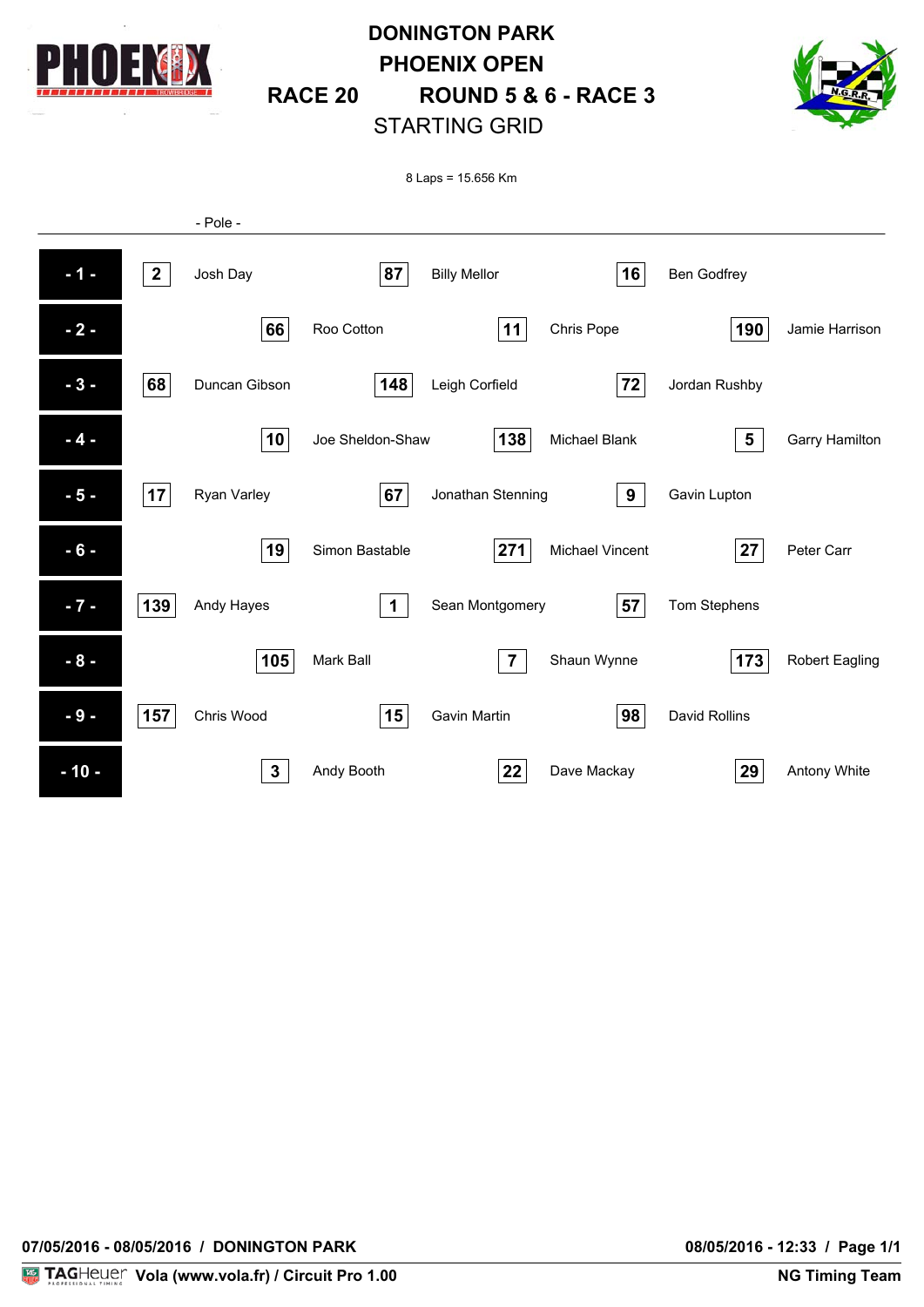

# **DONINGTON PARK PHOENIX OPEN RACE 20 ROUND 5 & 6 - RACE 3** Start Time: 16:25 Race Distance: 15.658 miles Weather: Sunny Track: Dry



| Rnk | Num | Rider                  | Machine              | Town/Sponsor                   | Laps | Time     | Gap        | Average | B.Lap   | Speed  |
|-----|-----|------------------------|----------------------|--------------------------------|------|----------|------------|---------|---------|--------|
| 1   | 16  | <b>Ben Godfrey</b>     | <b>BMW S 1000 R</b>  | <b>LED Solutions</b>           | 8    | 9:27.08  |            | 99.38   | 1:09.38 | 101.54 |
| 2   | 2   | Josh Day               | Yamaha R6            | Crank Racing                   | 8    | 9:29.16  | $+2.08$    | 99.02   | 1:10.05 | 100.57 |
| 3   | 87  | <b>Billy Mellor</b>    | <b>BMW S1000 RR</b>  | Able Engineering               | 8    | 9:30.37  | $+3.29$    | 98.81   | 1:09.99 | 100.66 |
| 4   | 190 | Jamie Harrison         | <b>BMW S1000RR</b>   | <b>Madeley Crewe</b>           | 8    | 9:46.92  | $+19.84$   | 96.02   | 1:12.22 | 97.55  |
| 5   | 10  | Joe Sheldon-Shaw       | Yamaha R6            | L S Racing / Apollo Cradles    | 8    | 9:51.08  | $+24.00$   | 95.35   | 1:12.47 | 97.21  |
| 6   | 72  | Jordan Rushby          | Yamaha R6            | Beverley                       | 8    | 9:51.86  | $+24.78$   | 95.22   | 1:12.59 | 97.05  |
| 7   | 11  | Chris Pope             | Yamaha R1            | <b>AFB Motorcycles</b>         | 8    | 9:59.10  | $+32.02$   | 94.07   | 1:13.38 | 96.00  |
| 8   | 21  | Max Symonds            | Kawasaki ZX6         | J & C Symonds Ltd              | 8    | 10:02.80 | $+35.72$   | 93.49   | 1:13.54 | 95.80  |
| 9   | 17  | Ryan Varley            | Honda CBR 600        | Abbey Motors Castleford        | 8    | 10:03.53 | $+36.45$   | 93.38   | 1:14.03 | 95.16  |
| 10  | 68  | Duncan Gibson          | Ducati 1199 Panigale | JHP & Katie Christmas          | 8    | 10:06.25 | $+39.17$   | 92.96   | 1:14.28 | 94.84  |
| 11  | 27  | Peter Carr             | Triumph 675R         | Pistol Racing                  | 8    | 10:10.30 | $+43.22$   | 92.35   | 1:15.05 | 93.87  |
| 12  | 5   | Garry Hamilton         | Honda CBR 1000RR     | Canonbie Dumfrieshire          | 8    | 10:10.41 | $+43.33$   | 92.33   | 1:14.46 | 94.61  |
| 13  | 9   | Gavin Lupton           | Honda CBR 1000       | Top Gun Racing                 | 8    | 10:15.25 | $+48.17$   | 91.60   | 1:15.25 | 93.62  |
| 14  | 139 | Andy Hayes             | Kawasaki ZX6R        | Hebden Bridge                  | 8    | 10:15.64 | $+48.56$   | 91.54   | 1:15.46 | 93.36  |
| 15  | 138 | <b>Michael Blank</b>   | Ducati 1199          | <b>Finchampstead Berks</b>     | 8    | 10:17.02 | $+49.94$   | 91.34   | 1:15.21 | 93.67  |
| 16  | 271 | <b>Michael Vincent</b> | Kawasaki ZX10R       | M V Racing                     | 8    | 10:27.67 | $+1:00.59$ | 89.79   | 1:16.46 | 92.14  |
| 17  | 148 | Leigh Corfield         | Kawasaki ZX10R       | <b>Ballard Racing BIS Ltd</b>  | 8    | 10:35.29 | $+1:08.21$ | 88.71   | 1:13.70 | 95.59  |
| 18  | 57  | Tom Stephens           | Kawasaki ZX10R       | <b>T Watson Bikes</b>          | 8    | 10:37.25 | $+1:10.17$ | 88.44   | 1:17.84 | 90.50  |
| 19  | 7   | Shaun Wynne            | Kawasaki ZX10        | <b>SMW Racing</b>              | 8    | 10:41.56 | $+1:14.48$ | 87.85   | 1:18.50 | 89.74  |
| 20  | 105 | Mark Ball              | Suzuki 1000          | Hedge End Southampton          | 8    | 10:41.95 | $+1:14.87$ | 87.79   | 1:18.82 | 89.38  |
| 21  | 29  | Antony White           | Yamaha R6            | Due Torri Moto & Central Garag | 7    | 9:34.25  | +1 Lap     | 85.87   | 1:20.29 | 87.74  |
| 22  | 173 | <b>Robert Eagling</b>  | Suzuki GSXR 1000 K1  | Frank Eagling Racing           | 7    | 9:36.16  | $+1$ Lap   | 85.59   | 1:20.78 | 87.21  |
| 23  | 157 | Chris Wood             | Kawasaki ZX10R       | Compliance Artistry Ltd        | 7    | 9:43.73  | $+1$ Lap   | 84.48   | 1:21.05 | 86.92  |
| 24  | 3   | Andy Booth             | Suzuki GSXR 1000     | APP Lifting Ltd                | 7    | 9:59.64  | +1 Lap     | 82.24   | 1:23.14 | 84.73  |
| 25  | 98  | David Rollins          | Suzuki GSXR 1000     | Mike Rotch Racing              | 7    | 10:04.80 | $+1$ Lap   | 81.54   | 1:24.33 | 83.54  |

Best lap : 16 Ben Godfrey - 1:09.38

**90% of winner's average race speed - 73.93 mph**

**No - 16 - Ben Godfrrey - NEW CLUB CLASS AND CLUB OVERALL LAP RECORD**

**07/05/2016 - 08/05/2016 / DONINGTON PARK 08/05/2016 - 16:38 / Page 1/1**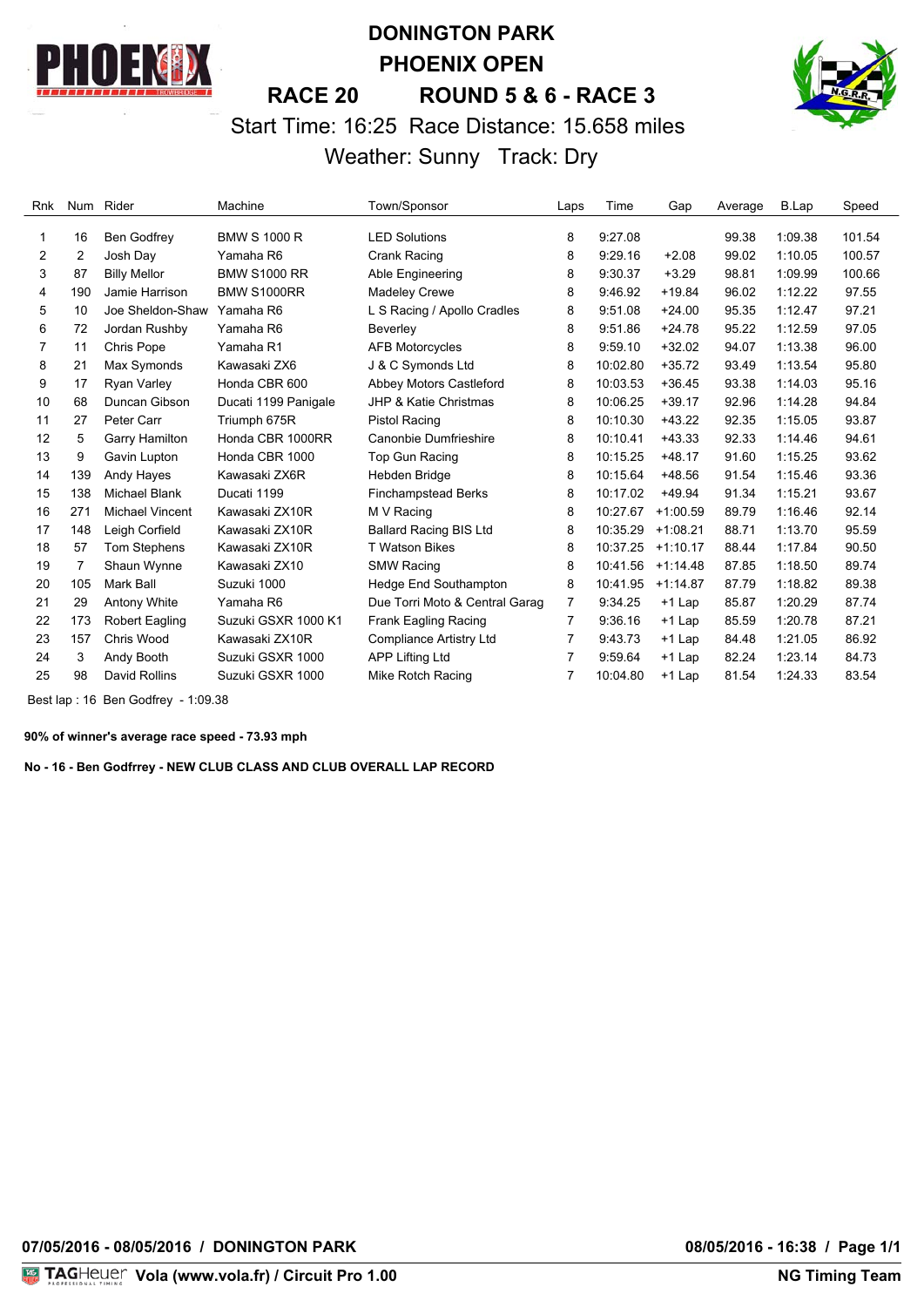

# **DONINGTON PARK PHOENIX OPEN RACE 20 ROUND 5 & 6 - RACE 3** RIDERS' LAP TIMES



### Lap Time

### Andy Booth

| <b>START</b> |         |  |
|--------------|---------|--|
| 1            |         |  |
| 2            | 1:23.14 |  |
| 3            | 1:24.40 |  |
| 4            | 1:24.03 |  |
| 5            | 1:24.66 |  |
| 6            | 1:25.74 |  |
| 7            | 1:25.97 |  |

Andy Hayes

| <b>START</b> |         |  |
|--------------|---------|--|
| 1            |         |  |
| 2            | 1:15.59 |  |
| 3            | 1:15.57 |  |
| 4            | 1:17.11 |  |
| 5            | 1:16.92 |  |
| 6            | 1:16.46 |  |
| 7            | 1:15.46 |  |
| 8            | 1:16.93 |  |

### Antony White

| <b>START</b> |         |  |
|--------------|---------|--|
| 1            |         |  |
| 2            | 1:20.29 |  |
| 3            | 1:21.20 |  |
| 4            | 1:21.22 |  |
| 5            | 1:21.63 |  |
| 6            | 1:20.82 |  |
| 7            | 1:20.57 |  |

| Ben Godfrey  |         |  |
|--------------|---------|--|
| <b>START</b> |         |  |
|              |         |  |
| 2            | 1:09.78 |  |
| 3            | 1:09.44 |  |

| Lap | <b>Time</b> |
|-----|-------------|
| 4   | 1:09.38     |
| 5   | 1:11.06     |
| ิค  | 1:10.96     |

| 7 | 1:10.50 |
|---|---------|
| 8 | 1:10.65 |

### Billy Mellor

×

| <b>START</b> |         |  |
|--------------|---------|--|
| 1            |         |  |
| 2            | 1:10.40 |  |
| 3            | 1:10.29 |  |
| 4            | 1:09.99 |  |
| 5            | 1:10.60 |  |
| 6            | 1:10.41 |  |
| 7            | 1:10.60 |  |
| 8            | 1.1157  |  |
|              |         |  |

# Chris Pope

|   | <b>START</b> |
|---|--------------|
| 1 |              |
| 2 | 1:14.14      |
| 3 | 1:14.99      |
| 4 | 1:13.38      |
| 5 | 1:13.75      |
| 6 | 1:14.08      |
| 7 | 1:14.01      |
| 8 | 1:15.46      |

### Chris Wood

I.

| <b>START</b> |         |  |
|--------------|---------|--|
| 1            |         |  |
| 2            | 1:22.46 |  |
| 3            | 1:22.68 |  |
| 4            | 1:21.05 |  |
| 5            | 1:21.39 |  |
| 6            | 1:21.64 |  |
| 7            | 1:22.07 |  |

| Lap            | Time          |
|----------------|---------------|
| David Rollins  |               |
|                |               |
|                | <b>START</b>  |
| 1              |               |
| $\overline{c}$ | 1:25.65       |
| 3              | 1:24.64       |
| 4              | 1:24.71       |
| 5              | 1:24.33       |
| 6              | 1:25.72       |
| $\overline{7}$ | 1:26.43       |
|                |               |
|                |               |
|                |               |
|                | Duncan Gibson |
|                |               |
|                |               |
|                | <b>START</b>  |
| 1              |               |
| $\overline{c}$ | 1:14.28       |
| 3              | 1:14.93       |
| 4              | 1:15.04       |
| 5              | 1:15.17       |
| 6              | 1:15.03       |
| $\overline{7}$ | 1:15.37       |
| 8              | 1:15.61       |
|                |               |

|                     | <b>START</b> |
|---------------------|--------------|
| 1                   |              |
| 2                   | 1:15.44      |
| 3                   | 1:16.72      |
| 4                   | 1:15.75      |
| 5                   | 1:15.67      |
| 6                   | 1:15.60      |
| 7                   | 1:14.46      |
| 8                   | 1:14.71      |
| <b>Gavin Lupton</b> |              |

Garry Hamilton

### **07/05/2016 - 08/05/2016 / DONINGTON PARK 08/05/2016 - 16:39 / Page 1/3**

08/05/2016 - 16:39 / Page 1/3<br>NG Timing Team

**START**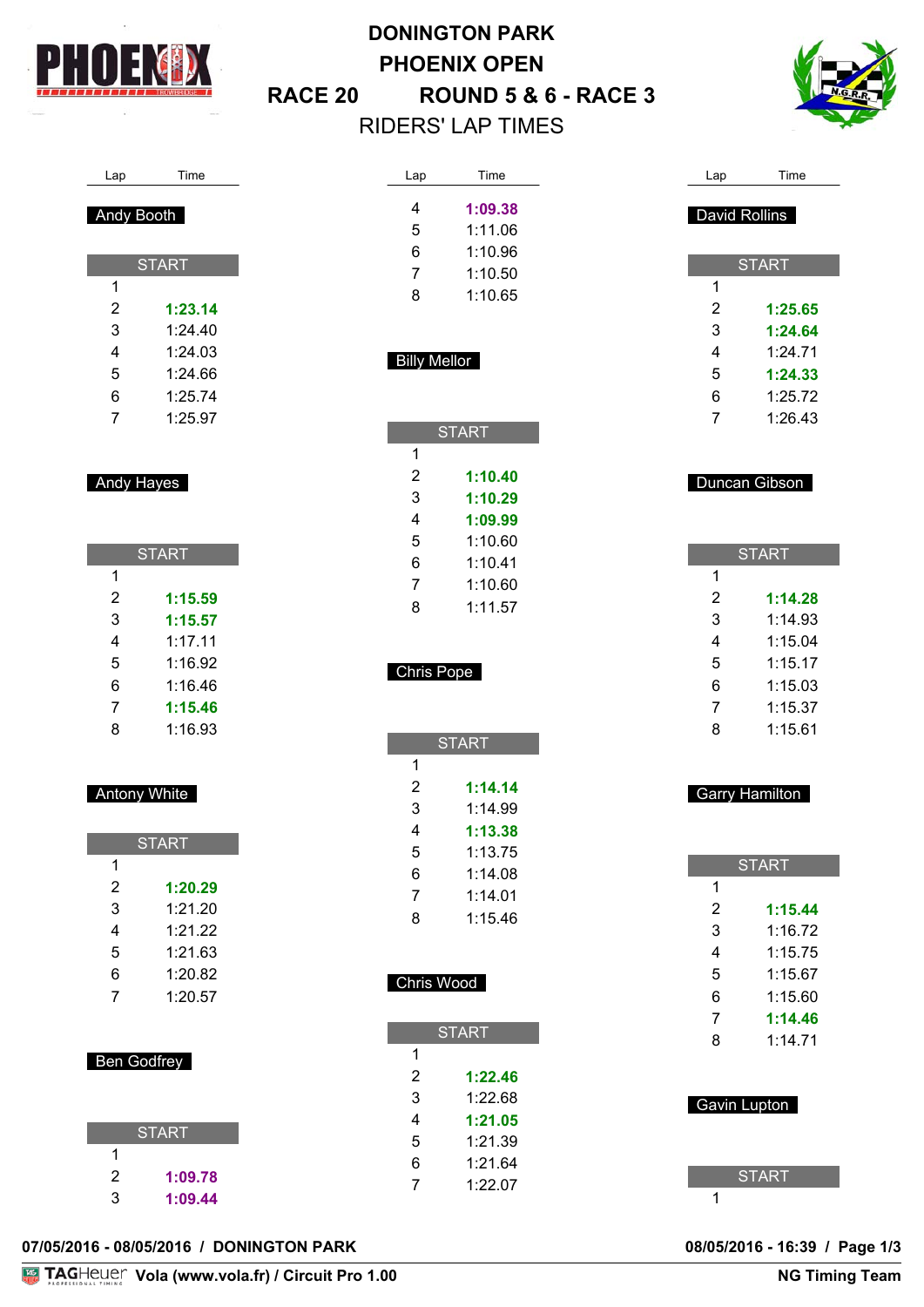#### **DONINGTON PARK PHOENIX OPEN RACE 20 ROUND 5 & 6 - RACE 3** RIDERS' LAP TIMES

| Lap | Time    |
|-----|---------|
| 2   | 1:15.58 |
| 3   | 1:15.25 |
| 4   | 1:15.48 |
| 5   | 1:15.94 |
| 6   | 1:16.01 |
| 7   | 1:15.76 |
| 8   | 1:17.22 |
|     |         |

### Jamie Harrison

| <b>START</b> |         |  |
|--------------|---------|--|
| 1            |         |  |
| 2            | 1:12.22 |  |
| 3            | 1:12.47 |  |
| 4            | 1:12.52 |  |
| 5            | 1:12.94 |  |
| 6            | 1:12.52 |  |
| 7            | 1:12.82 |  |
| 8            | 1:13.14 |  |

#### Joe Sheldon-Shaw

| <b>START</b> |         |  |
|--------------|---------|--|
| 1            |         |  |
| 2            | 1:13.37 |  |
| 3            | 1:13.38 |  |
| 4            | 1:13.06 |  |
| 5            | 1:13.15 |  |
| 6            | 1:12.47 |  |
| 7            | 1:13.15 |  |
| 8            | 1:12.92 |  |

### Jordan Rushby

|   | <b>START</b> |
|---|--------------|
| 1 |              |
| 2 | 1:14.00      |
| 3 | 1:13.53      |
| 4 | 1:12.97      |
| 5 | 1:13.15      |
| 6 | 1:12.59      |
|   | 1:13.28      |

| Lap                 | Time               |
|---------------------|--------------------|
| 8                   | 1:13.30            |
|                     |                    |
| Josh Day            |                    |
|                     |                    |
|                     | <b>START</b>       |
| 1                   |                    |
| $\overline{c}$      | 1:10.05            |
| 3<br>$\overline{4}$ | 1:10.21<br>1:10.53 |
| 5                   | 1:10.73            |
| 6                   | 1:10.56            |
| 7<br>8              | 1:10.60<br>1:10.66 |
|                     |                    |
|                     | Leigh Corfield     |
|                     |                    |
|                     |                    |
|                     | <b>START</b>       |
| 1<br>$\overline{2}$ | 1:13.70            |
| 3                   | 1:15.11            |
| 4<br>5              | 1:14.38<br>1:41.12 |
| 6                   | 1:17.51            |
| 7                   | 1:15.55            |
| 8                   | 1:17.35            |
|                     |                    |
| Mark Ball           |                    |
|                     | <b>START</b>       |
| 1                   |                    |
| $\overline{c}$<br>3 | 1:18.94<br>1:19.06 |
| 4                   | 1:19.34            |
| 5                   | 1:19.70            |
| 6<br>$\overline{7}$ | 1:20.36<br>1:18.82 |
| 8                   | 1:18.87            |
|                     |                    |
|                     | Max Symonds        |
|                     |                    |
|                     | <b>START</b>       |

| Lap | Time    |
|-----|---------|
| 1   |         |
| 2   | 1:13.54 |
| 3   | 1:13.58 |
| 4   | 1:14.36 |
| 5   | 1:13.91 |
| 6   | 1:14.00 |
| 7   | 1:14.28 |
| 8   | 1:16.03 |

### Michael Blank

| <b>START</b> |         |  |
|--------------|---------|--|
| 1            |         |  |
| 2            | 1:15.21 |  |
| 3            | 1:15.24 |  |
| 4            | 1:15.95 |  |
| 5            | 1:16.17 |  |
| 6            | 1:16.38 |  |
| 7            | 1:16.87 |  |
| 8            | 1:18.59 |  |

#### Michael Vincent

| <b>START</b> |  |  |
|--------------|--|--|
|              |  |  |
| 1:16.46      |  |  |
| 1:16.58      |  |  |
| 1:17.93      |  |  |
| 1:17.71      |  |  |
| 1:17.50      |  |  |
| 1:19.13      |  |  |
| 1:17.62      |  |  |
|              |  |  |

| Peter Carr |              |  |
|------------|--------------|--|
|            | <b>START</b> |  |
| 1          |              |  |
| 2          | 1:15.41      |  |
| 3          | 1:15.36      |  |
| 4          | 1:15.51      |  |
| 5          | 1:15.52      |  |
| 6          | 1:15.05      |  |

#### **07/05/2016 - 08/05/2016 / DONINGTON PARK 08/05/2016 - 16:39 / Page 2/3**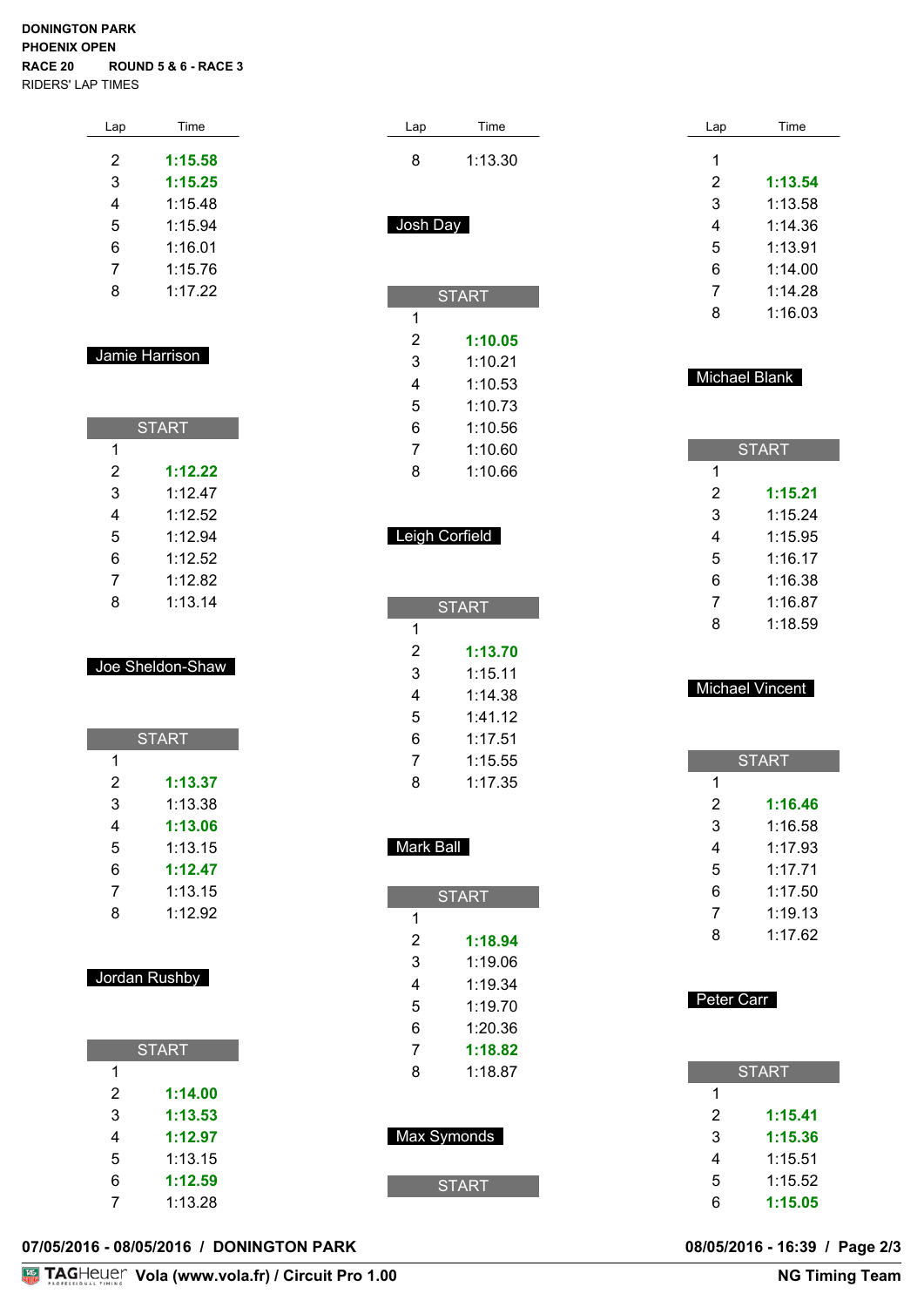#### **DONINGTON PARK PHOENIX OPEN RACE 20 ROUND 5 & 6 - RACE 3** RIDERS' LAP TIMES

| Lap | Time                  | Lap | Time    |
|-----|-----------------------|-----|---------|
| 7   | 1:15.15               | 1   |         |
|     |                       |     |         |
| 8   | 1:15.27               | 2   | 1:17.84 |
|     |                       | 3   | 1:18.37 |
|     |                       | 4   | 1:18.69 |
|     | <b>Robert Eagling</b> | 5   | 1:18.57 |
|     |                       | 6   | 1:18.42 |
|     | RT∆RT                 |     | 1:18.66 |

1:20.69

| 2 | 1:21.31 |
|---|---------|
| 3 | 1:20.93 |
| 4 | 1:21.19 |
| 5 | 1:20.78 |
| 6 | 1:20.92 |
| 7 | 1:21.20 |
|   |         |

**START** 

### Ryan Varley

| START |         |  |
|-------|---------|--|
| 1     |         |  |
| 2     | 1:14.03 |  |
| 3     | 1:15.73 |  |
| 4     | 1:14.52 |  |
| 5     | 1:14.91 |  |
| 6     | 1:14.99 |  |
| 7     | 1:14.45 |  |
| 8     | 1:14.91 |  |

### Shaun Wynne

| <b>START</b> |         |  |
|--------------|---------|--|
| 1            |         |  |
| 2            | 1:19.04 |  |
| 3            | 1:19.74 |  |
| 4            | 1:19.28 |  |
| 5            | 1:19.86 |  |
| 6            | 1:19.50 |  |
| 7            | 1:18.50 |  |
| 8            | 1:18.96 |  |

### Tom Stephens

**START** 

### **07/05/2016 - 08/05/2016 / DONINGTON PARK 08/05/2016 - 16:39 / Page 3/3**